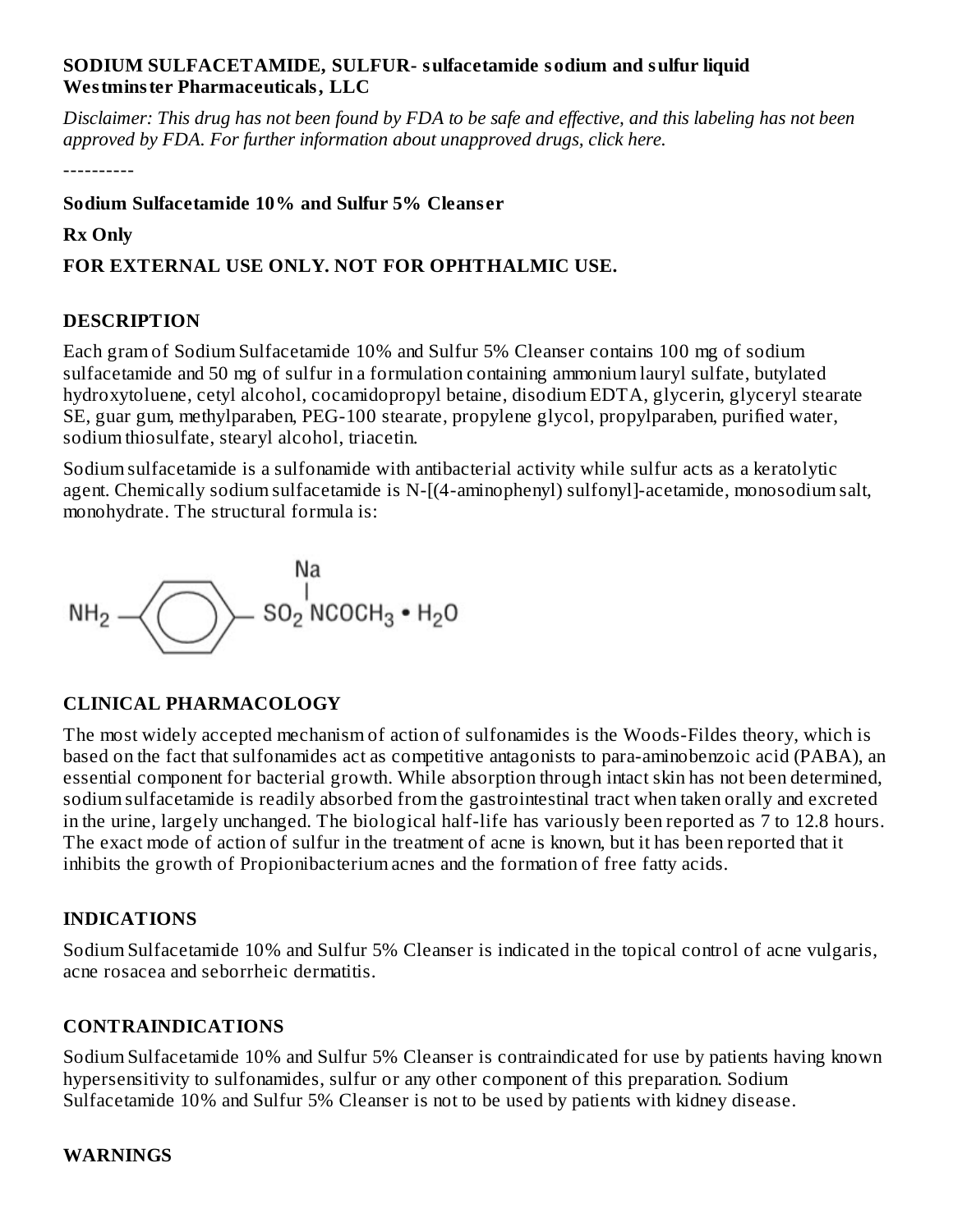Although rare, sensitivity to sodium sulfacetamide may occur. Therefore, caution and careful supervision should be observed when prescribing this drug for patients who may be prone to hypersensitivity to topical sulfonamides. Systemic toxic reactions such as agranulocytosis, acute hemolytic anemia, purpura hemorrhagica, drug fever, jaundice, and contact dermatitis indicate hypersensitivity to sulfonamides. Particular caution should be employed if areas of denuded or abraded skin are involved.

**FOR EXTERNAL USE ONLY.** Keep away from eyes. keep out of reach of children. In case of accidental ingestion contact a poison control center immediately. Keep container tightly closed.

## **PRECAUTIONS**

### **General**

If irritation develops, use of the product should be discontinued and appropriate therapy instituted. Patients should be carefully observed for possible local irritation or sensitization during long-term therapy. The object of this therapy is to achieve desquamation without irritation, but sodium sulfacetamide and sulfur can cause reddening and scaling of the epidermis. These side effects are not unusual in the treatment of acne vulgaris, but patients should be cautioned about the possibility.

### **Information for Patients**

Avoid contact with eyes, eyelids, lips and mucous membranes. If accidental contact occurs, rinse with water. If excessive irritation develops, discontinue use and consult your physician.

### **Carcinogenesis, Mutagenesis and Impairment of Fertility**

Long-term studies in animals have not been performed to evaluate carcinogenic potential.

# **Pregnancy**

### Category C

Animal reproduction studies have not been conducted with Sodium Sulfacetamide 10% and Sulfur 5% Cleanser. It is also not known whether Sodium Sulfacetamide 10% and Sulfur 5% Cleanser can cause fetal harm when administered to a pregnant woman or can affect reproduction capacity. Sodium Sulfacetamide 10% and Sulfur 5% Cleanser should be given to a pregnant woman only if clearly needed.

### **Nursing Mothers**

It is not known whether sodium sulfacetamide is excreted in the human milk following topical use of Sodium Sulfacetamide 10% and Sulfur 5% Cleanser. However, small amounts of orally administered sulfonamides have been reported to be eliminated in human milk. In view of this and because many drugs are excreted in human milk, caution should be exercised when Sodium Sulfacetamide 10% and Sulfur 5% Cleanser is administered to a nursing woman.

### **Pediatric Us e**

Safety and effectiveness in children under the age of 12 have not been established.

# **ADVERSE REACTIONS**

Although rare, sodium sulfacetamide may cause local irritation.

**Call your doctor for medical advice about side effects.** To report a serious adverse event, please contact Westminster Pharmaceuticals at 1-844-221-7294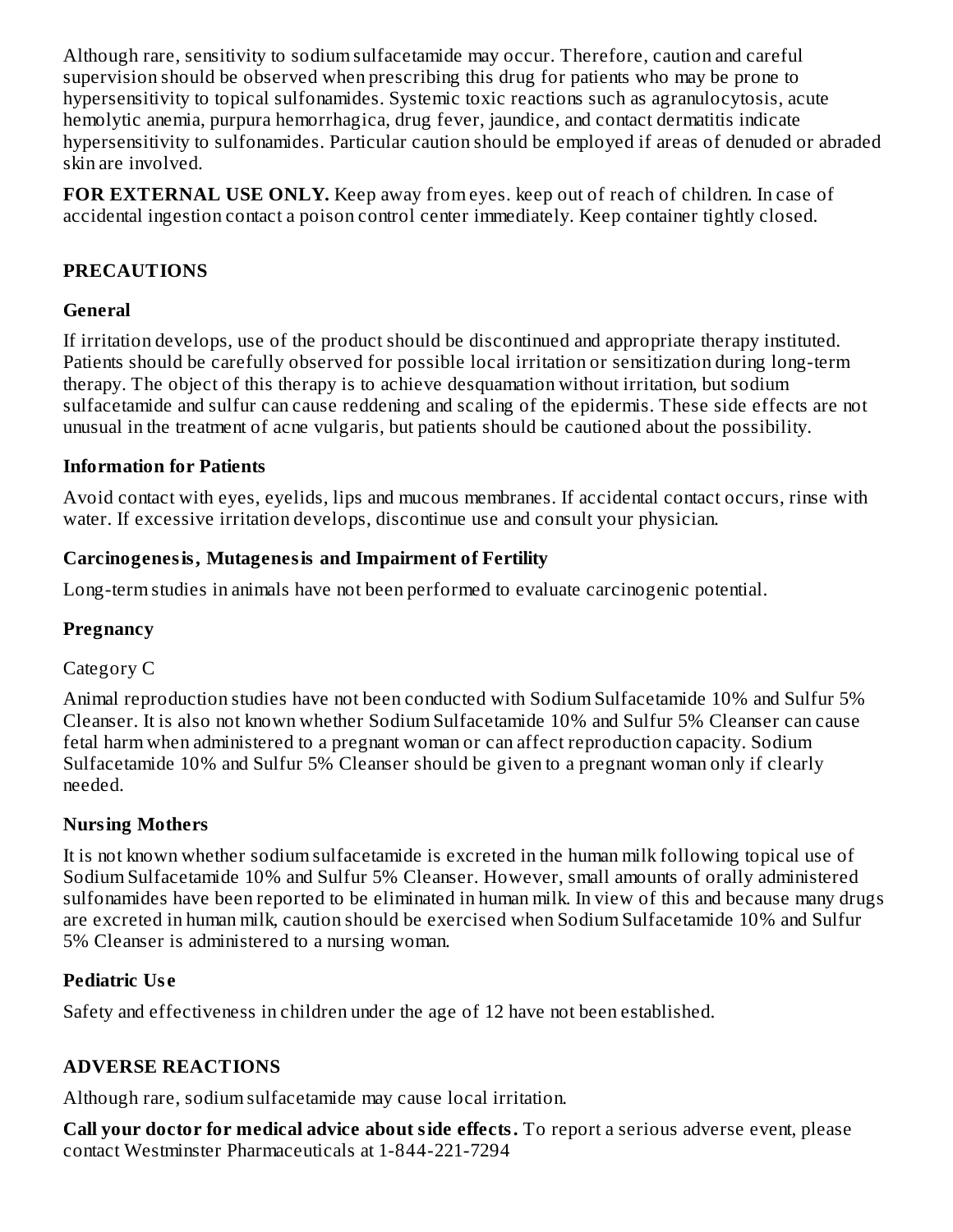#### **DOSAGE AND ADMINISTRATION**

Apply Sodium Sulfacetamide 10% and Sulfur 5% Cleanser once or twice daily to affected areas, or as directed by your physician. Wet skin and liberally apply to areas to be cleansed. Massage gently into skin for 10-20 seconds, working into a full lather, rinse thoroughly and pat dry. If drying occurs, it may be controlled by rinsing off Sodium Sulfacetamide 10% and Sulfur 5% Cleanser sooner or using less often.

## **HOW SUPPLIED**

Sodium Sulfacetamide 10% and Sulfur 5% Cleanser is available in 6 oz. (170.3 g) bottles, NDC 69367- 247-06 and 12 oz. (340.2 g) bottles, NDC 69367-247-12.

Store at 15°C to 30°C (59°F to 86°F). Protect from freezing.

### **KEEP THIS AND ALL MEDICATIONS OUT OF THE REACH OF CHILDREN**

All prescription substitutions and/or recommendations using this product shall be made subject to state and federal statutes as applicable. **NOTE: This is not an Orange Book product. No repres entation is made as to generic status or bioequivalency.** Each person recommending a prescription substitution using this product shall make such recommendations based on each such person's professional opinion and knowledge, upon evaluating the active ingredients, excipients, inactive ingredients and chemical formulation information provided herein.

#### **Manufactured for:**

Westminster Pharmaceuticals, LLC Nashville, TN 37217

Rev. 05/20

### **PRINCIPAL DISPLAY PANEL - 170.3 g Bottle Label**

NDC 69367-247-06 Rx Only

Sodium Sulfacetamide 10% and Sulfur 5% Cleanser

FOR EXTERNAL USE ONLY

6 oz (170.3 g)

Westminster **Pharmaceuticals**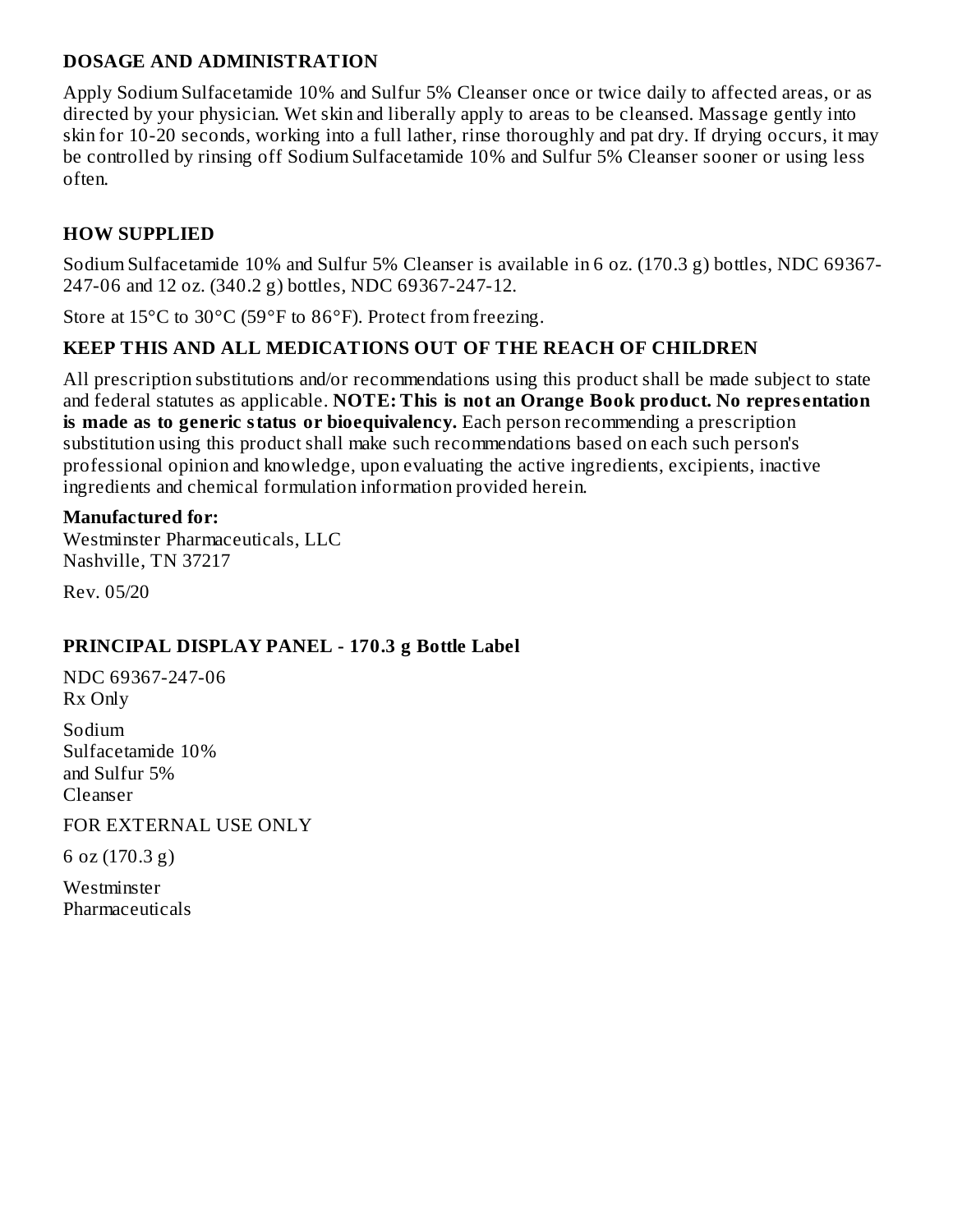

# SODIUM SULFACETAMIDE, SULFUR

sulfacetamide sodium and sulfur liquid

| <b>Product Information</b>                                                   |                         |                    |                                |               |                  |  |  |  |  |  |
|------------------------------------------------------------------------------|-------------------------|--------------------|--------------------------------|---------------|------------------|--|--|--|--|--|
| Product Type                                                                 | HUMAN PRESCRIPTION DRUG | Item Code (Source) |                                | NDC:69367-247 |                  |  |  |  |  |  |
| <b>Route of Administration</b>                                               | TOPICAL                 |                    |                                |               |                  |  |  |  |  |  |
|                                                                              |                         |                    |                                |               |                  |  |  |  |  |  |
| <b>Active Ingredient/Active Moiety</b>                                       |                         |                    |                                |               |                  |  |  |  |  |  |
| <b>Ingredient Name</b>                                                       |                         |                    | <b>Basis of Strength</b>       |               | Strength         |  |  |  |  |  |
| SULFACETAMIDE SODIUM (UNII: 4NRT660KJQ) (SULFACETAMIDE -<br>UNII:4965G3J0F5) |                         |                    | <b>SULFACETAMIDE</b><br>SODIUM |               | $100$ mg in $1g$ |  |  |  |  |  |
| SULFUR (UNII: 70 FD1KFU70) (SULFUR - UNII:70 FD1KFU70)<br><b>SULFUR</b>      |                         |                    |                                |               | $50$ mg in 1 g   |  |  |  |  |  |
|                                                                              |                         |                    |                                |               |                  |  |  |  |  |  |
| <b>Inactive Ingredients</b>                                                  |                         |                    |                                |               |                  |  |  |  |  |  |
| <b>Ingredient Name</b>                                                       |                         |                    |                                |               | <b>Strength</b>  |  |  |  |  |  |
| Ammonium Lauryl Sulfate (UNII: Q7AO2R1M0B)                                   |                         |                    |                                |               |                  |  |  |  |  |  |
| Butylated Hydroxytoluene (UNII: 1P9D0Z171K)                                  |                         |                    |                                |               |                  |  |  |  |  |  |
| Cetyl Alcohol (UNII: 936JST6JCN)                                             |                         |                    |                                |               |                  |  |  |  |  |  |
| Cocamidopropyl Betaine (UNII: 5OCF3O11KX)                                    |                         |                    |                                |               |                  |  |  |  |  |  |